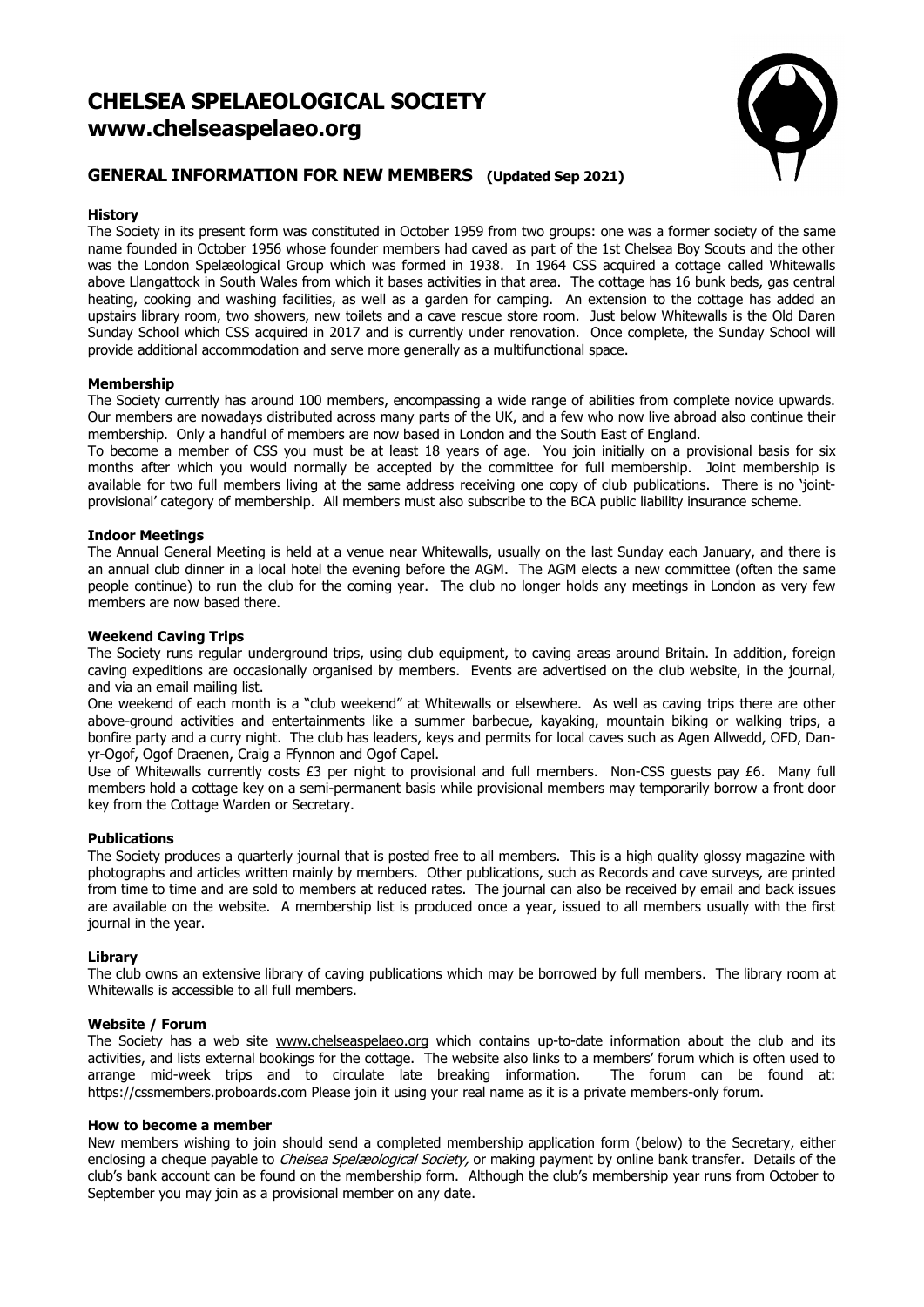Membership is normally provisional for the first 6 months during which you should attend caving meets with the club, and at the end of which the committee will consider you for full membership. This will take place at the meeting closest to the end of this 6-month membership period. You do not need to find a proposer and seconder, but by this time it is expected you will be known to members of the committee who can recommend that you are accepted as a full member. It helps us if the people you have been caving with can make supportive comments informally to committee members. If you are not yet sufficiently well-known known to club members, the committee may postpone a decision and offer a further 6-month period of provisional membership.

The treasurer will then contact you to confirm the pro-rata fee payable to cover full membership for the period until the next 30th September to align you with the CSS membership year. You will already have paid BCA insurance up to the end of the current calendar year, so it depends what date you joined whether another BCA payment is due at this time.

**Example 1:** You join as a provisional member in November and become a full member in May. You have already paid BCA insurance up to the end of the year, so you will just need to pay full membership subs from May to September.

**Example 2:** You join as a provisional member in June and become a full member in December. In this case, your BCA insurance is about to expire, so you will need to pay BCA insurance for the following year along with your full membership subs for the period December to September.

#### **Joint Membership**

If you live at the same postal address as another full member, you can choose to convert the two full memberships into one joint membership where only one set of publications is posted out. You can also convert a joint membership back into two separate full memberships, as you wish. The treasurer will work out what rebate or charge applies in these circumstances: the treasurer's calculation is final.

#### **Associate Membership**

This is intended for former members of the society who are no longer active cavers but wish to continue to receive publications. Associate members staying at Whitewalls pay guest rates. The associate membership fee includes nonactive caver BCA insurance (£6).

#### **CSS subscription rates**

| Associate:  | £24 (Year) |  |
|-------------|------------|--|
| Joint Full: | £40 (Year) |  |

 $Full: 230 (Year)$ Provisional:  $£10$  (any 6-month period)

#### **BCA Insurance**

Members must also pay the appropriate rate for BCA membership, generally called BCA insurance because it includes active-caver public liability insurance. The British Caving Association (BCA) provide their insurance scheme to cavers through their clubs and to others by direct purchase. If you already have BCA insurance via another BCA caving club, or as a direct member, you will not need to pay it again through CSS, so please indicate this by completing the relevant details on the membership application form. All club members need to subscribe to the BCA insurance scheme one way or another: it ensures that British caving runs smoothly, and allows many cave access agreements to remain in place that depend on the cave visitors having insurance. We collect BCA insurance for the following calendar year along with membership subs payable from 1<sup>st</sup> October.

#### **BCA "active caver" insurance rates**

| 1 year    | £20 (if joining between $1st$ October and 31 $st$ March)                               |
|-----------|----------------------------------------------------------------------------------------|
| 9 months  | £15 (if joining between $1st$ April and 30 <sup>th</sup> June)                         |
| 6 months  | £10 (if joining between $1^{st}$ July and 30 <sup>th</sup> September)                  |
| 15 months | £20 (if joining after 1st October but this includes all of the following year as well) |

#### **Club database**

The club holds membership information and contact details on a computer database to facilitate administration. We never share information about our members, whether stored in the database or any other form of media, with any third parties except with BCA, for insurance purposes. The database is stored on a secure web server to which only key officers of the club have access. A copy of our privacy policy is available on request.

From time to time you may be sent a copy of the database page with the details we keep about you. Please tell the secretary if anything is incorrect as it is important we keep this information accurate and up-to-date. The club officers who use the database are currently the secretary, treasurer, and the Journal Editor.

You can choose how much contact information to disclose in the annual members handbook, for instance whether to include your email address or mobile telephone number. But these details might be useful to the committee for club administration purposes, so we encourage you to include them in the handbook. We keep a recent paper list of members' next of kin in the library room at Whitewalls for the unlikely event of handling a serious incident, and this information is also in the club database but, again, you can choose not to give details of next of kin.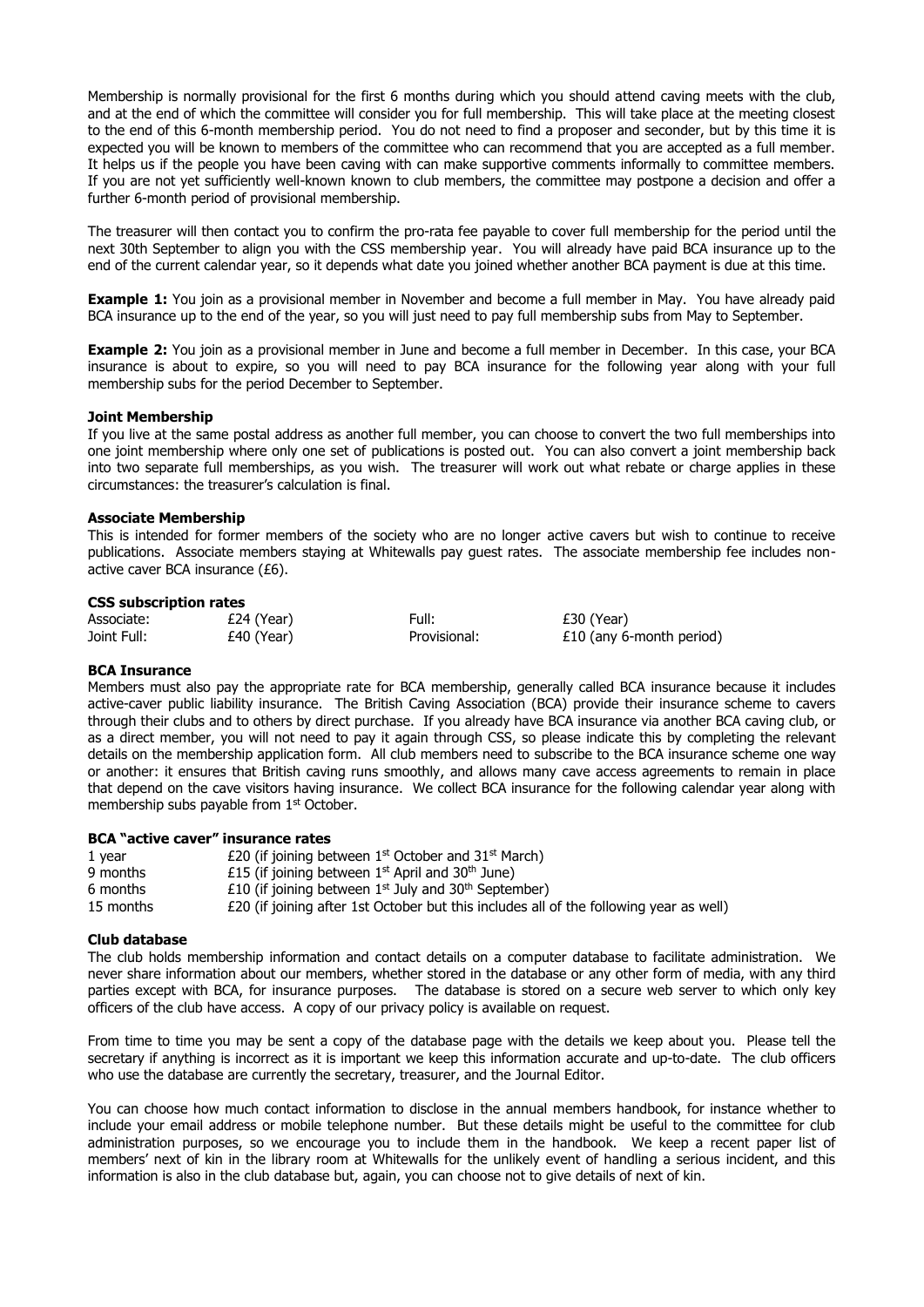# **CHELSEA SPELAEOLOGICAL SOCIETY www.chelseaspelaeo.org**



## **APPLICATION FOR FULL MEMBERSHIP**

Please send this form to the club secretary: Adrian Fawcett, 5 Ambryn Road, New Inn, Pontypool, NP4 0NJ. You may either enclose <sup>a</sup> cheque for the appropriate amount made payable to "CHELSEA SPELAEOLOGICAL SOCIETY" or you can make an online bank transfer, details below. Please call Adrian on 07973 815050 if you have any questions.

| Full name:                                                                                                                                                                                                                           |  |                                                                                                                  |  |  |  |  |
|--------------------------------------------------------------------------------------------------------------------------------------------------------------------------------------------------------------------------------------|--|------------------------------------------------------------------------------------------------------------------|--|--|--|--|
| Address:                                                                                                                                                                                                                             |  | and the control of the control of the control of the control of the control of the control of the control of the |  |  |  |  |
|                                                                                                                                                                                                                                      |  |                                                                                                                  |  |  |  |  |
|                                                                                                                                                                                                                                      |  | Telephone numbers: (home): ____________________(work): _________________________                                 |  |  |  |  |
| Email:                                                                                                                                                                                                                               |  |                                                                                                                  |  |  |  |  |
| Write "HIDE" against any contact details that you do not want to be shown in the <b>members handbook,</b><br>which is circulated to all club members each year and to other new members when they join the club.                     |  |                                                                                                                  |  |  |  |  |
| Year of birth:                                                                                                                                                                                                                       |  | N.B. You must be 18 years of age or older to join CSS                                                            |  |  |  |  |
|                                                                                                                                                                                                                                      |  |                                                                                                                  |  |  |  |  |
| Caving experience: <u>contract and contract and contract and contract and contract and contract and contract and contract and contract and contract and contract and contract and contract and contract and contract and contrac</u> |  |                                                                                                                  |  |  |  |  |
|                                                                                                                                                                                                                                      |  |                                                                                                                  |  |  |  |  |
|                                                                                                                                                                                                                                      |  |                                                                                                                  |  |  |  |  |
|                                                                                                                                                                                                                                      |  |                                                                                                                  |  |  |  |  |
| Their address and telephone number(s): $\qquad \qquad$ $\qquad \qquad$ $\qquad \qquad$ $\qquad \qquad$ $\qquad \qquad$ $\qquad \qquad$                                                                                               |  |                                                                                                                  |  |  |  |  |
|                                                                                                                                                                                                                                      |  |                                                                                                                  |  |  |  |  |
|                                                                                                                                                                                                                                      |  |                                                                                                                  |  |  |  |  |

By default, you will receive a printed copy of each society journal. Otherwise you can tick the box below:

 $\Box$  I would prefer to receive an electronic version of each journal instead of a printed one.

Data protection legislation requires us to obtain positive consent from all members for their personal their details to be held on a computer database and used by the club for administrative purposes. The only other organisation with which we share this information is the BCA. See the "Club Database" section of the General Information section. You have the right to ask for your details to be removed from the database at any time.

 $\Box$  I give my consent for the details I have supplied on this application form (and as subsequently updated) to be used by the Society as described above.